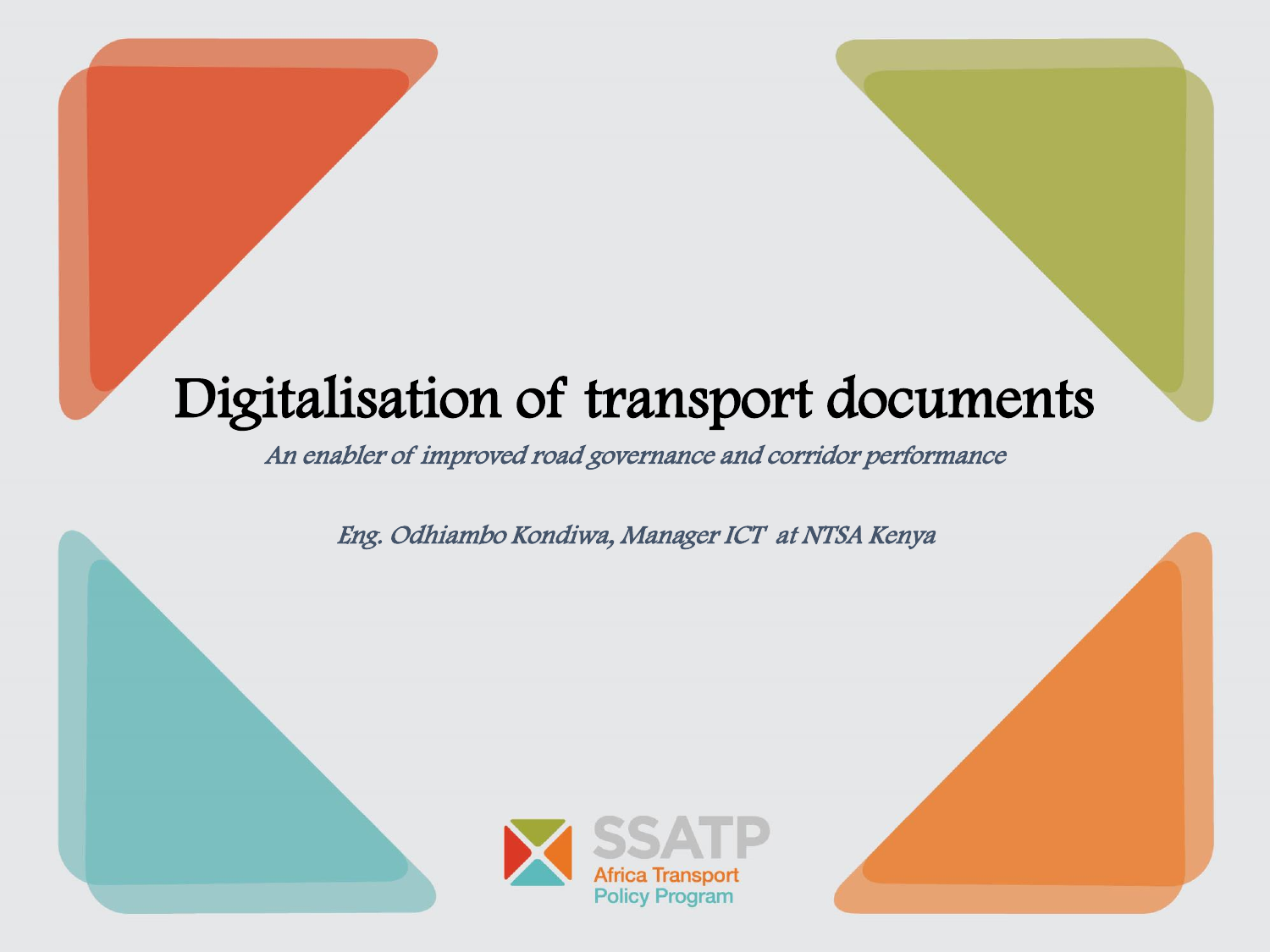## What is the current Situation?

*Chaos, inefficiencies, high costs, delays and duplications* 







**HIGH COST of Transport Logistics – Expensive products** 



**CLEARENCE DELAYS at the border...A major NTB**



**INEFFICIENCY of the freight Logistics** 



**LOW COMPLIANCE with Laws and Regulations** 



**INADEQUATE DATA to inform descision making on trade and Transport** 

**HIGH WORK VOLUME and presure on enforcement agencies / Overworked officers**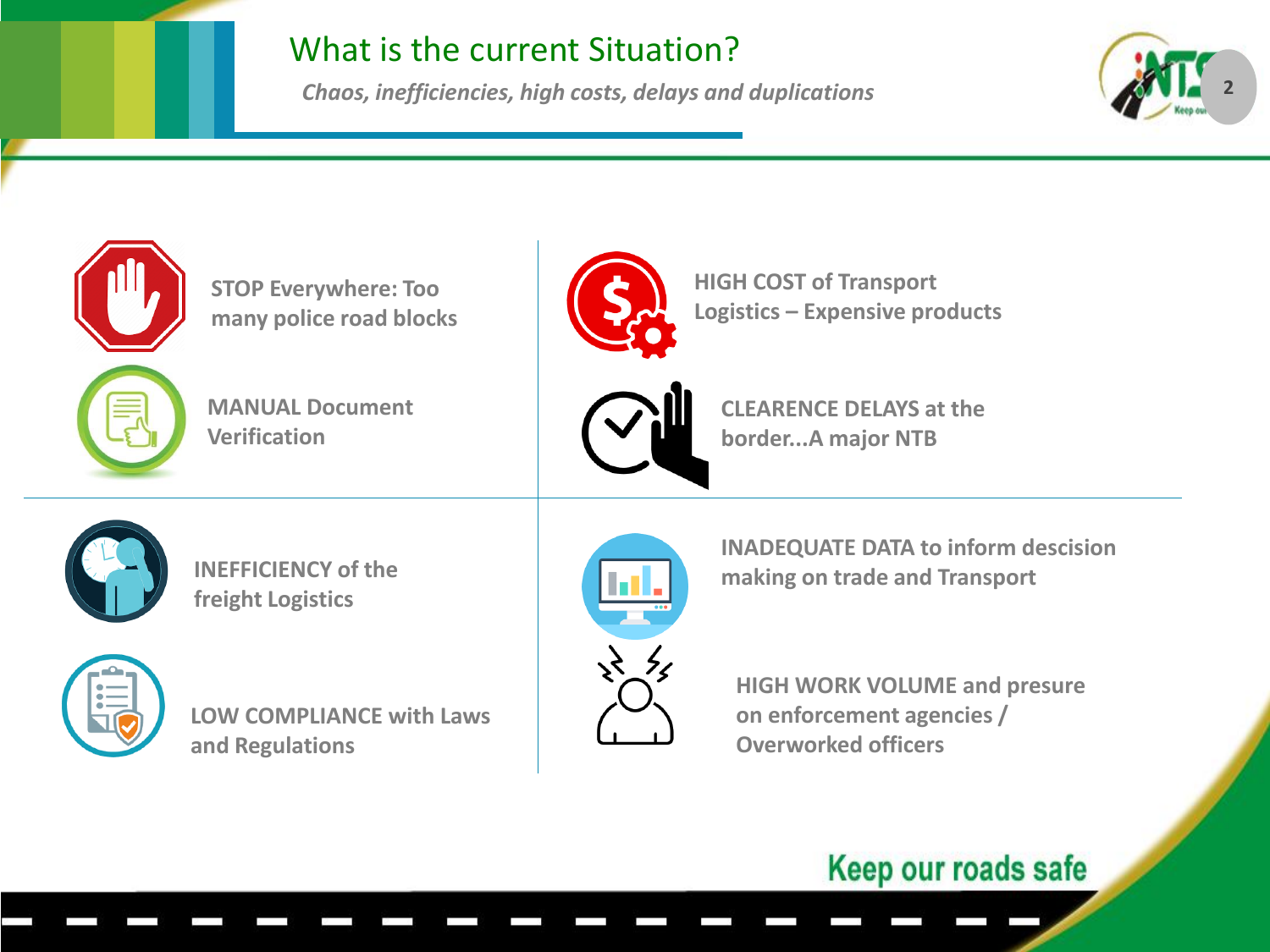# Integrated Road Transport data and records for all the base components of Freight Logistics





**Motor Vehicle Registration and Vehicle Data Integration** 

**Road Licence Management and Integration / temporary imports**



**Motor Vehicle Inspections integrated with Automated lanes**



**Drivers Licencing Module with Driving schools interface**

**Business Intelligence, Reporting, Analytics and Statistics** 



**Enforcement with all the Data available from other Modules ( For Police Enforcement)**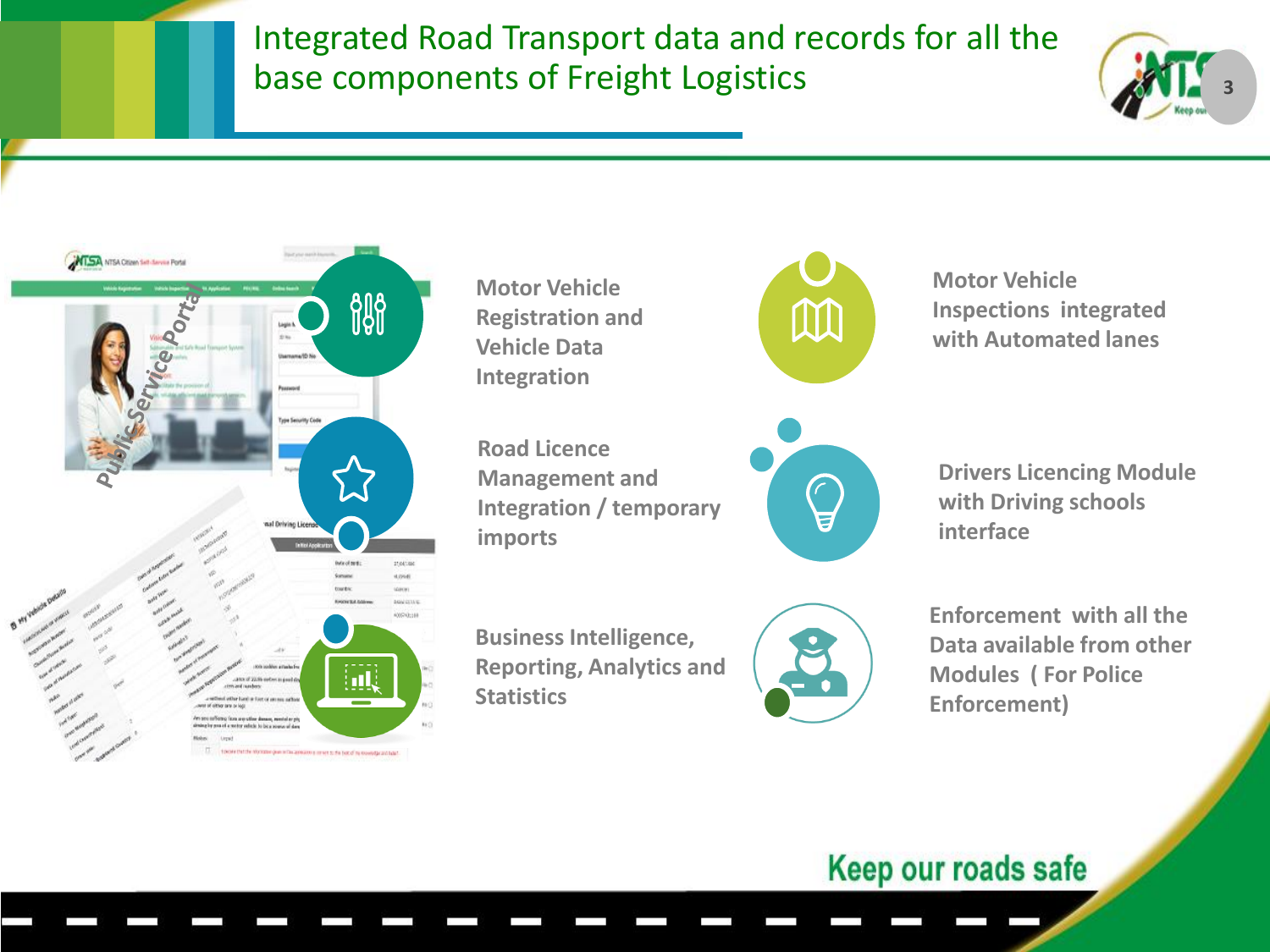The TIMS (Transport Integrated Management System)Service Oriented Architecture enables easy access and Integration with other stakeholders and payment platforms



**APIS** 



#### Internet & Mobile Portal

Stakeholder **Enterprise Service Bus** systems

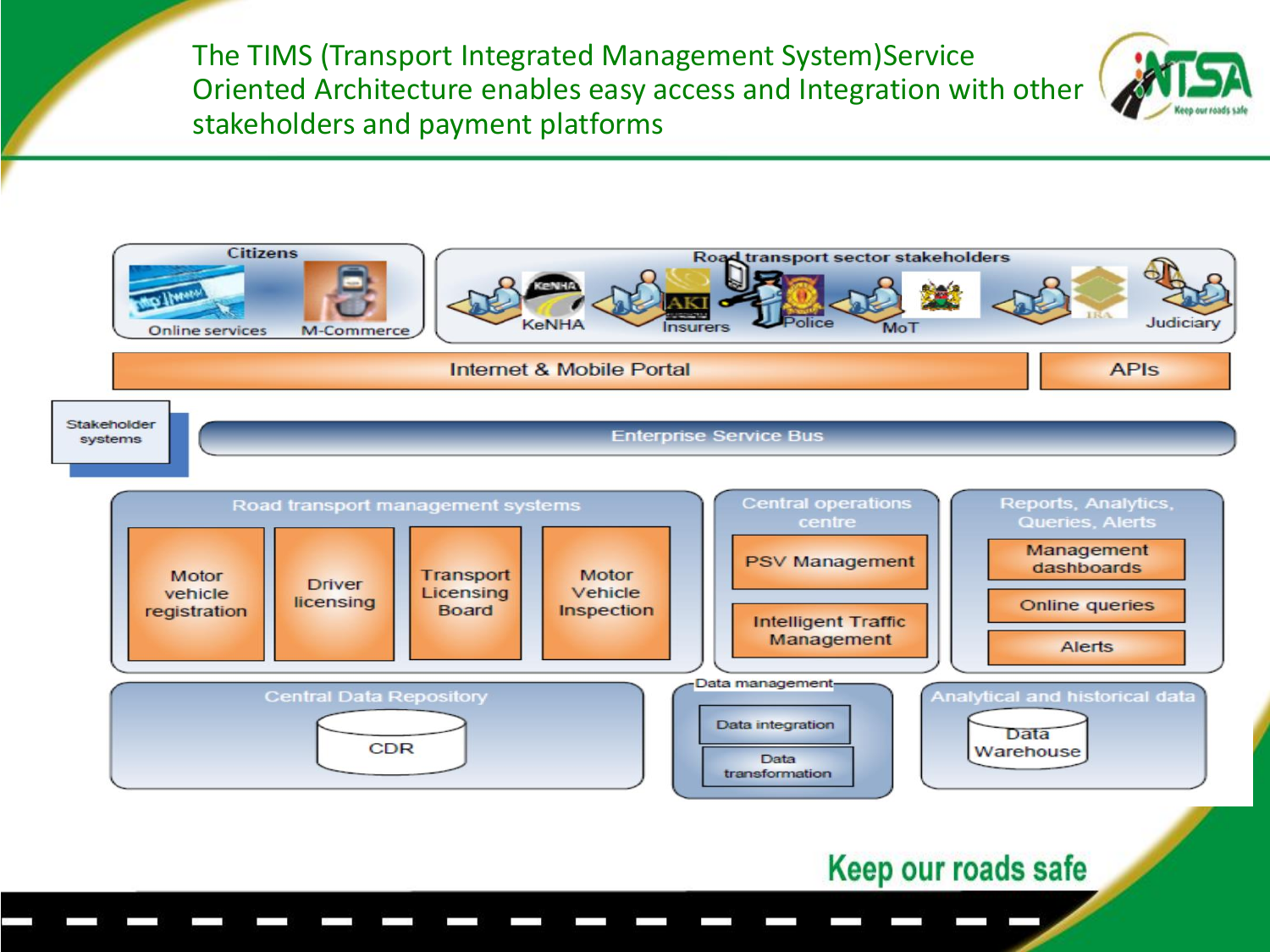The TIMS system is Integrated with other agencies for data sharing and authentication of data/Transactions



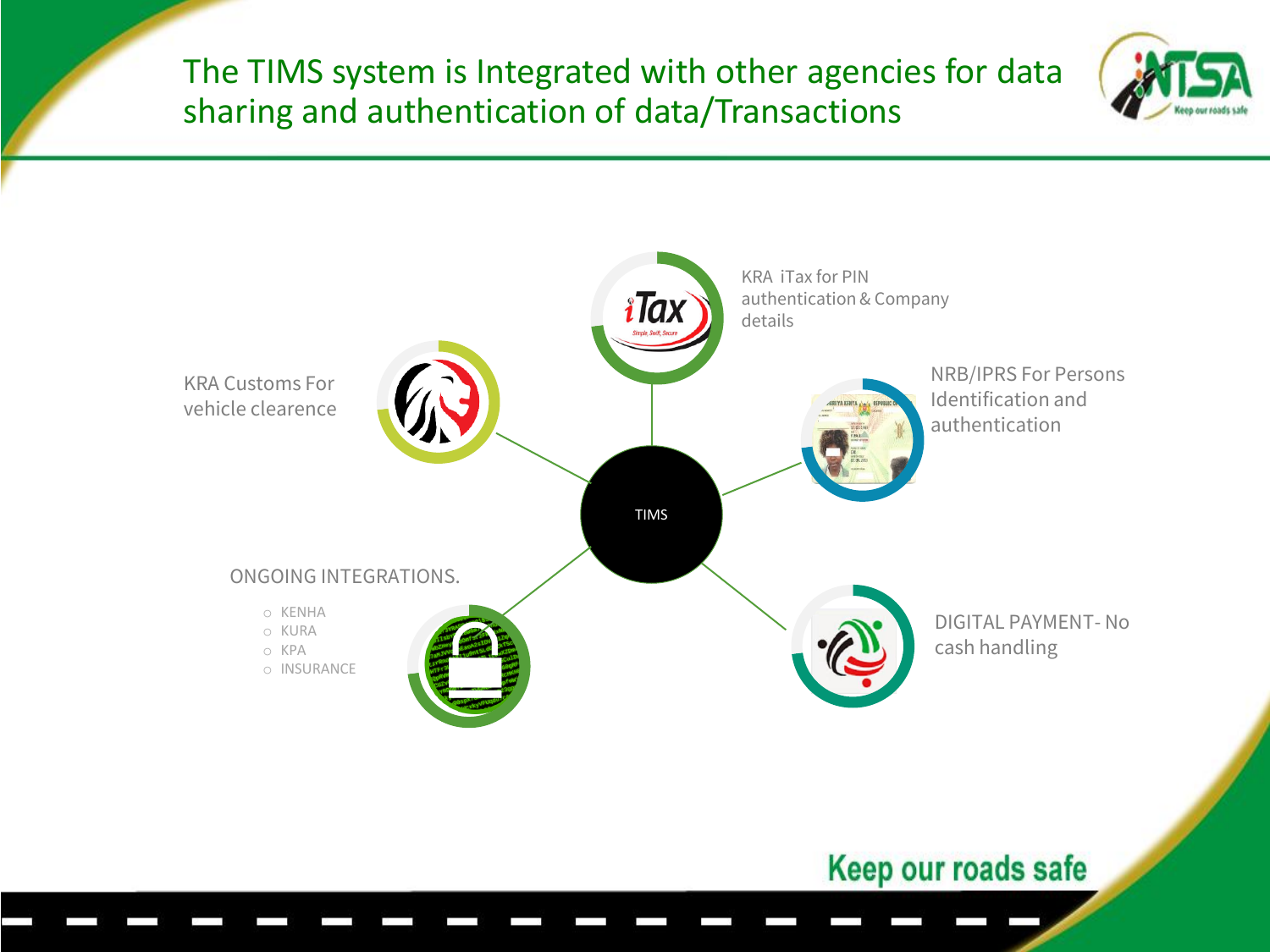# There is a steady growth in utilization of TIMS



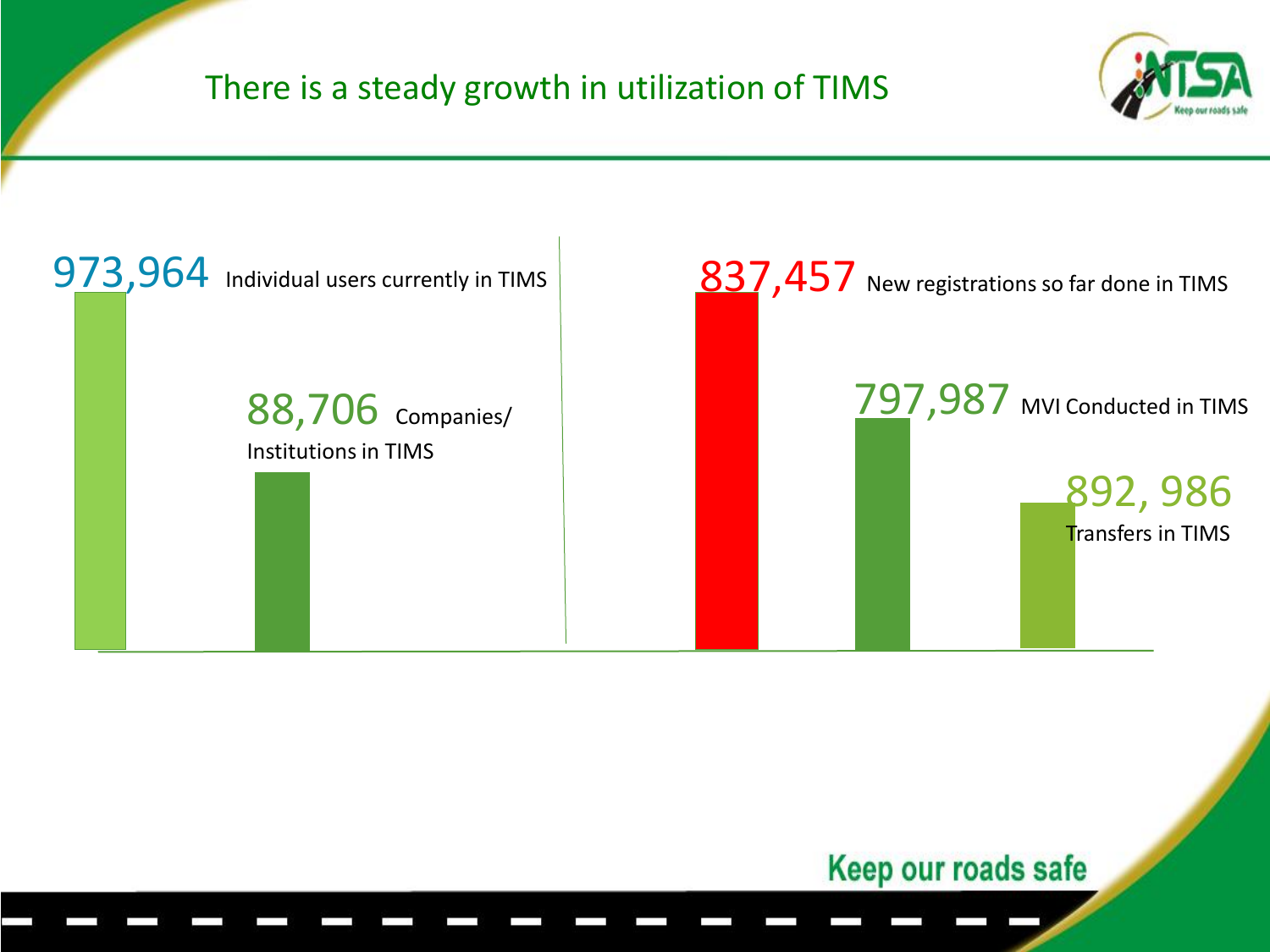

The Integrated Road Transport Database is an enabler to More efficient Freight Logistics

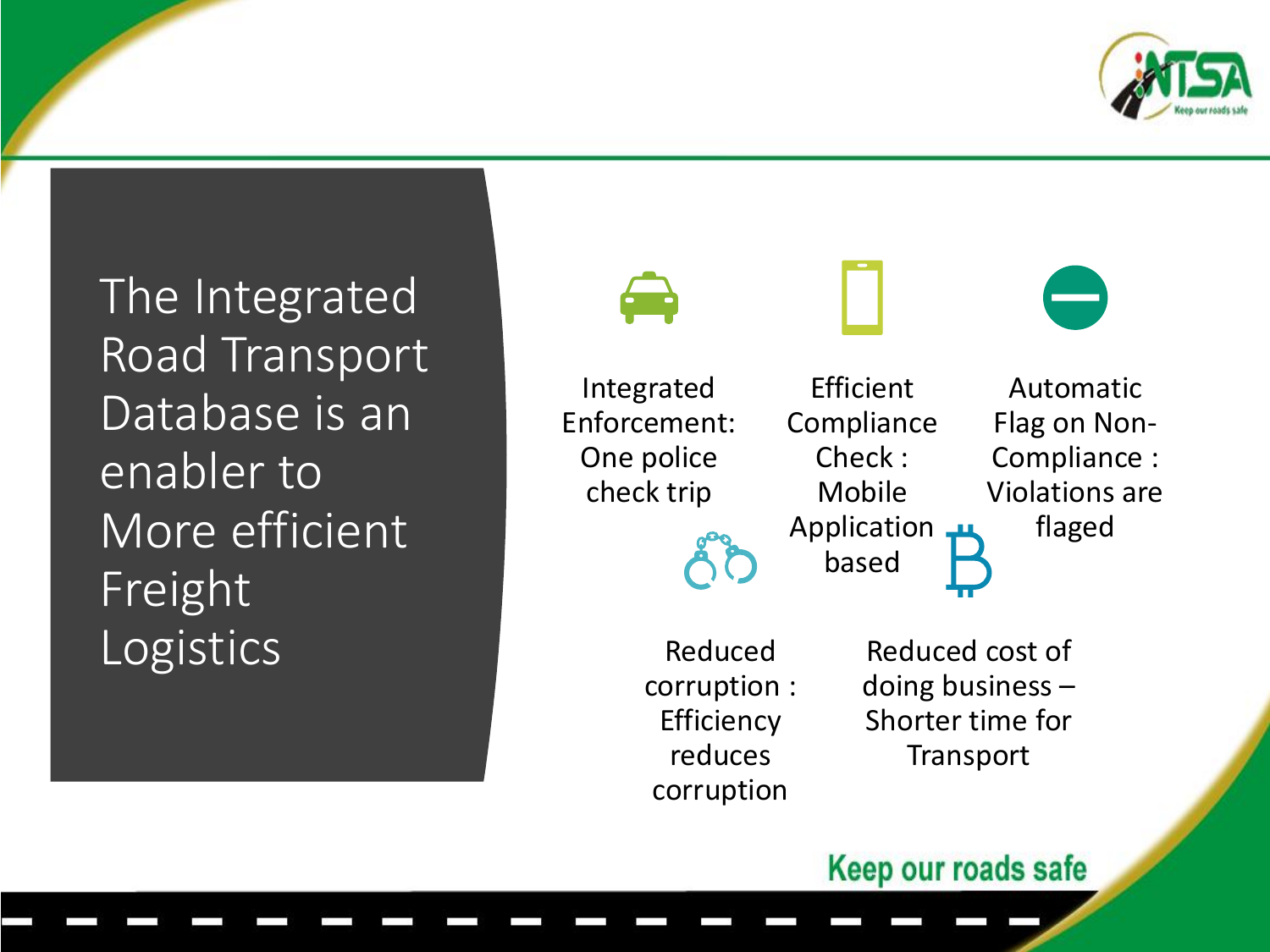

The Integrated Road Transport Database is an enabler to More efficient Freight Logistics



More competitive goods due to efficient Logistics



Integration with Axle load control – Weighbridges and Smart Road infrastructure.



Regional Integration and Data Sharing



Police Rapid Response in cases of diversions, accidents and congestions

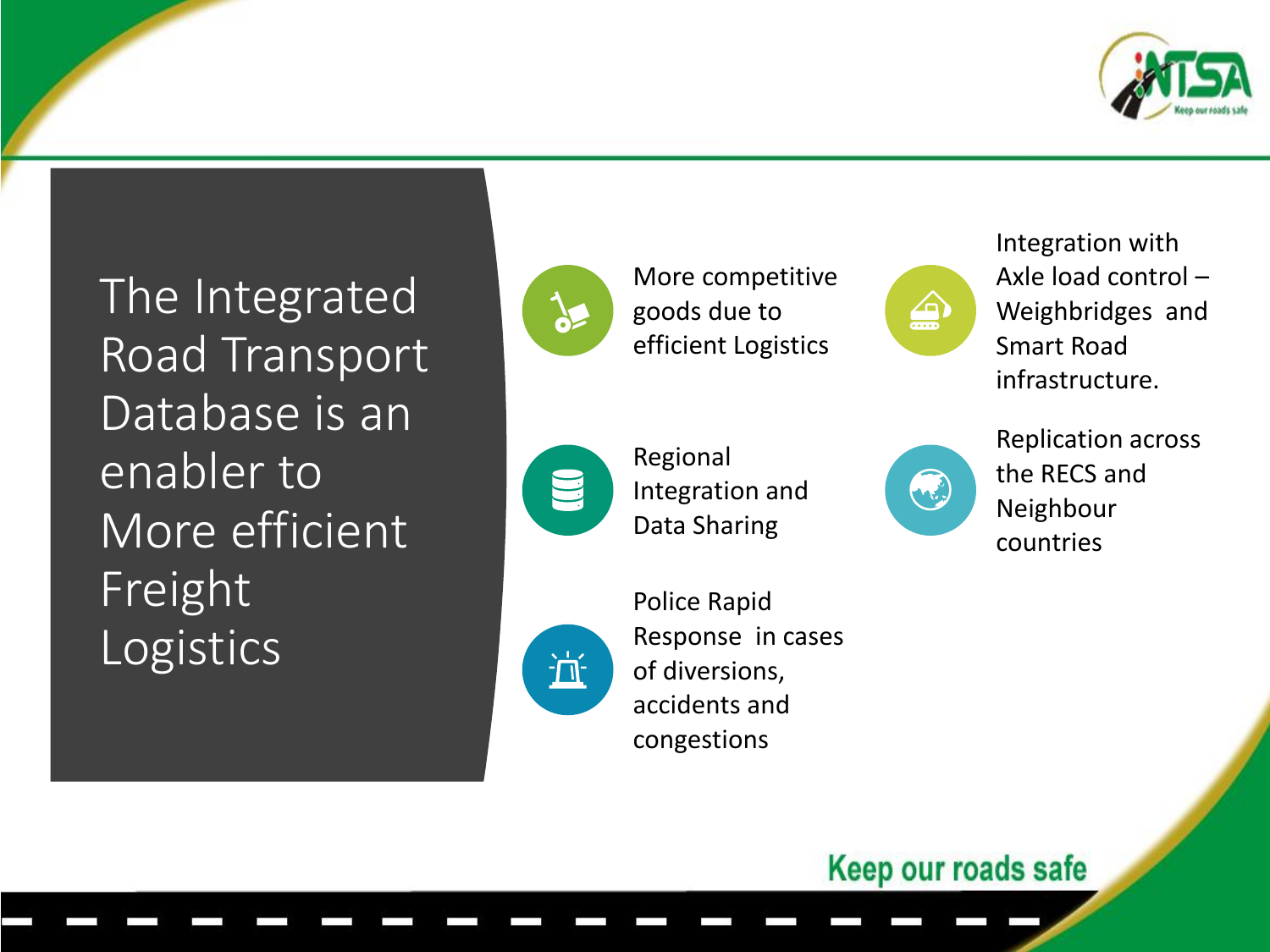

# Need for additional Modules and functionalities to achieve even better Freight Logistics

| Judicial process<br>Integration:<br>Cashless/instant<br>fines integration                  | <b>Smart enforcement</b><br><b>Module</b>                   | <b>Open Integration</b><br>Module for data<br>sharing |
|--------------------------------------------------------------------------------------------|-------------------------------------------------------------|-------------------------------------------------------|
| <b>Smart Road Safety</b><br>Module - Accident<br>and incident<br>response and<br>reporting | Integration with<br><b>Border Control</b><br><b>Systems</b> | <b>Smart Urban</b><br><b>Mobility solutions</b>       |
|                                                                                            | <b>Advanced Data</b><br><b>Analytics Module</b>             |                                                       |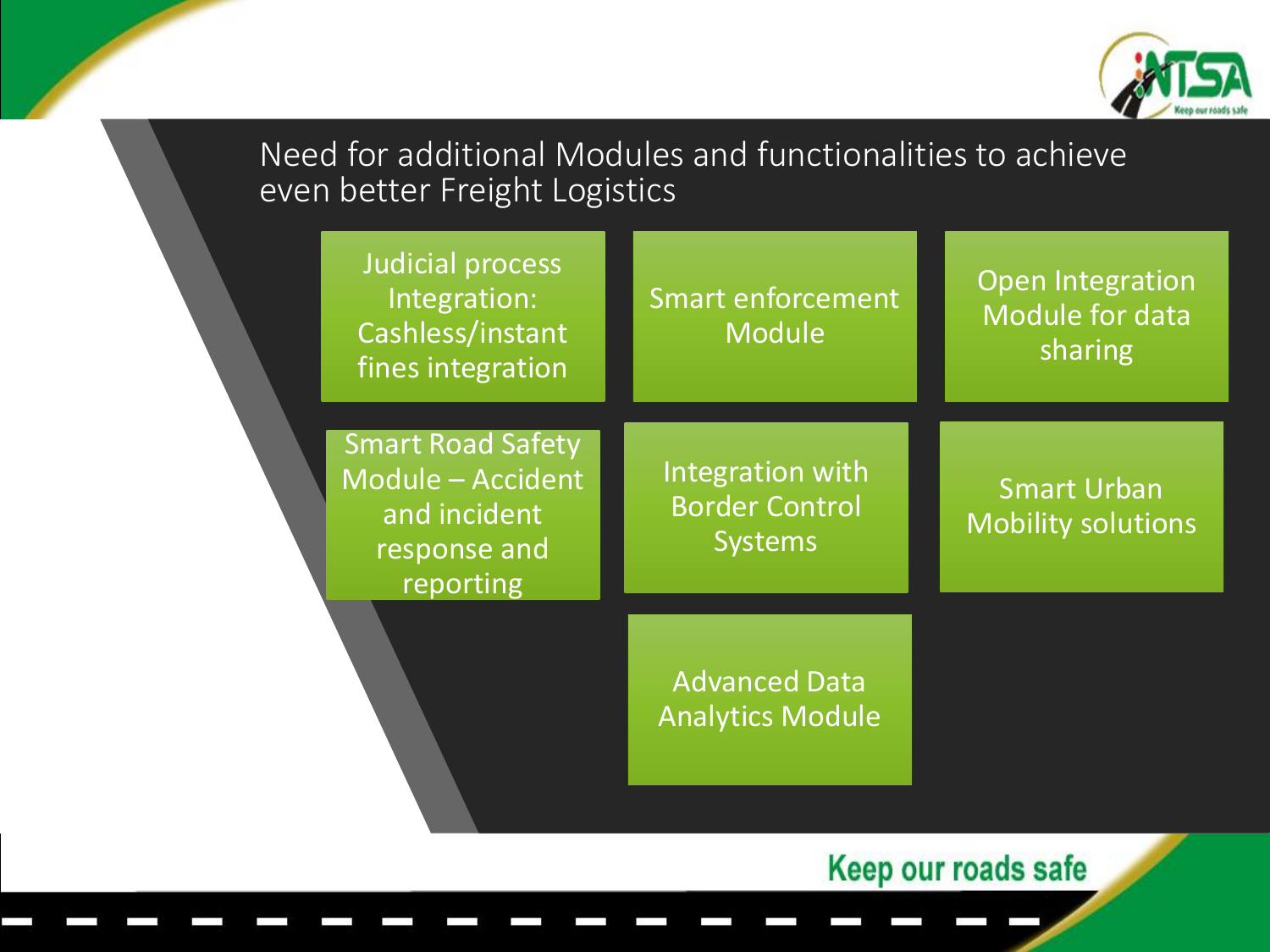

Next Dimensions , Next steps (Policies and standards )

# Replications

Standardisations

Horizontal integration

Big data analytics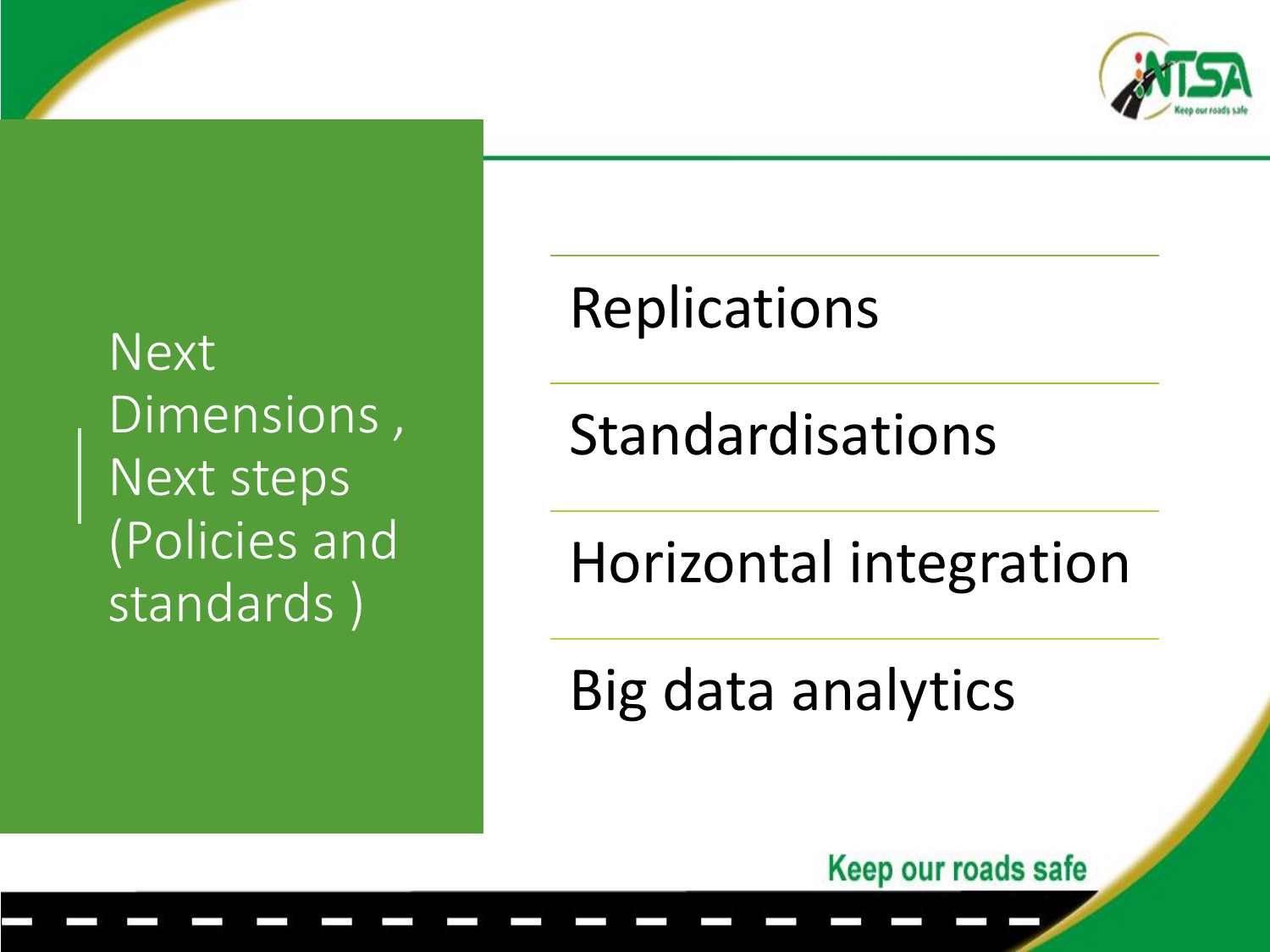#### FOSTERING SOUTH- SOUTH CO-OPERATION FOR REPLICABILTY